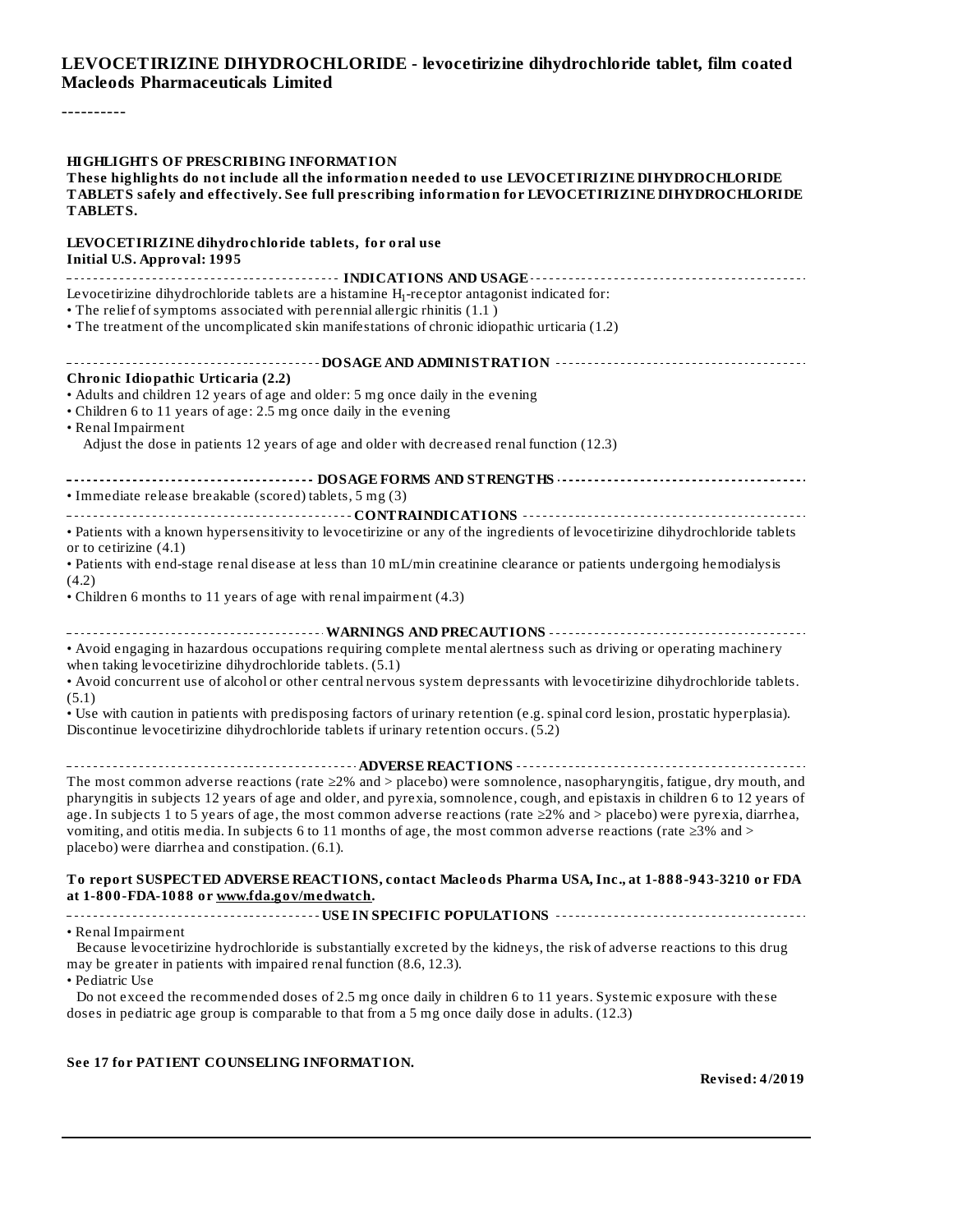# **FULL PRESCRIBING INFORMATION: CONTENTS\***

### **1 INDICATIONS & USAGE**

1.2 Chronic Idiopathic Urticaria

- **2 DOSAGE & ADMINISTRATION**
	- 2.2 Chronic Idiopathic Urticaria
- **3 DOSAGE FORMS & STRENGTHS**

### **4 CONTRAINDICATIONS**

- 4.1 Patients with Known Hypersensitivity
- 4.2 Patients with End-Stage Renal Disease
- 4.3 Pediatric Patients with Impaired Renal Function

# **5 WARNINGS AND PRECAUTIONS**

5.1 Somnolence

5.2 Urinary Retention

### **6 ADVERSE REACTIONS**

- 6.1 Clinical Trials Experience
- 6.2 Postmarketing Experience

# **7 DRUG INTERACTIONS**

7.1 Antipyrine, Azithromycin, Cimetidine, Erythromycin, Ketoconazole, Theophylline, and Pseudoephedrine

7.2 Ritonavir

# **8 USE IN SPECIFIC POPULATIONS**

- 8.1 Pregnancy
- 8.2 Lactation
- 8.4 Pediatric Use
- 8.5 Geriatric Use
- 8.6 Renal Impairment
- 8.7 Hepatic Impairment
- **10 OVERDOSAGE**

# **11 DESCRIPTION**

### **12 CLINICAL PHARMACOLOGY**

- 12.1 Mechanism of Action
- 12.2 Pharmacodynamics
- 12.3 Pharmacokinetics

### **13 NONCLINICAL TOXICOLOGY**

13.1 Carcinogenesis & Mutagenesis & Impairment Of Fertility

### **14 CLINICAL STUDIES**

14.1 Perennial Allergic Rhinitis

14.2 Chronic Idiopathic Urticaria

# **16 HOW SUPPLIED/STORAGE AND HANDLING**

### **17 PATIENT COUNSELING INFORMATION**

\* Sections or subsections omitted from the full prescribing information are not listed.

### **FULL PRESCRIBING INFORMATION**

# **1 INDICATIONS & USAGE**

### **1.2 Chronic Idiopathic Urticaria**

Levocetirizine dihydrochloride tablets are indicated for the treatment of the uncomplicated skin manifestations of chronic idiopathic urticaria in adults and children 6 years of age and older.

### **2 DOSAGE & ADMINISTRATION**

Levocetirizine dihydrochloride is available as 5 mg breakable (scored) tablets, allowing for the administration of 2.5 mg, if needed. Levocetirizine dihydrochloride can be taken without regard to food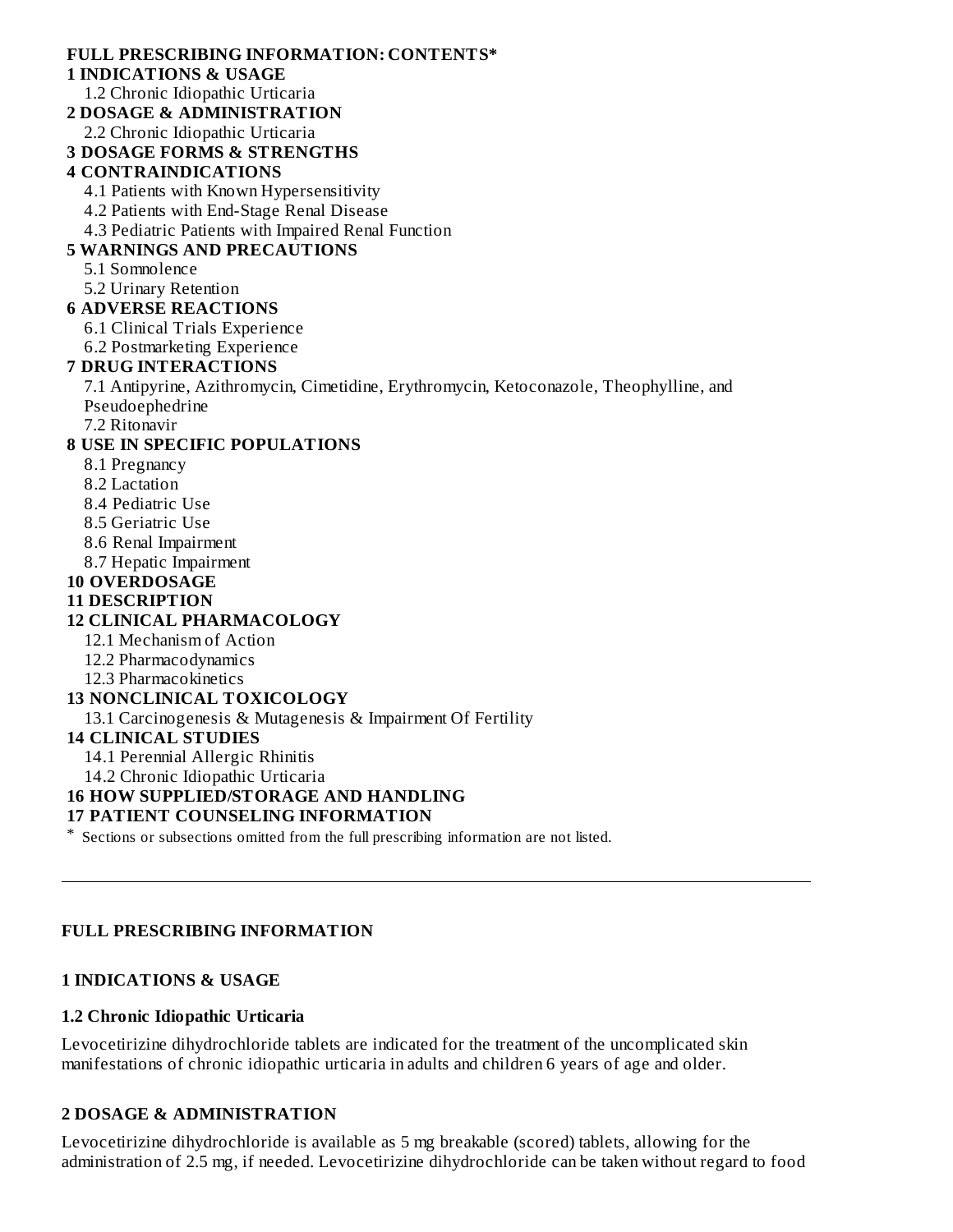consumption..

# **2.2 Chronic Idiopathic Urticaria**

Adults and Children 12 Years of Age and Older

The recommended dose of levocetirizine dihydrochloride is 5 mg (1 tablet) once daily in the evening. Some patients may be adequately controlled by 2.5 mg (1/2 tablet) once daily in the evening.

### Children 6 to 11 Years of Age

The recommended dose of levocetirizine dihydrochloride is 2.5 mg (1/2 tablet) once daily in the evening. The 2.5 mg dose should not be exceeded because the systemic exposure with 5 mg is approximately twice that of adults [*see Clinical Pharmacology (12.3)].*

# Dose Adjustment for Renal and Hepatic Impairment

In adults and children 12 years of age and older with:

• Mild renal impairment (creatinine clearance [CL<sub>CR</sub>]=50-80 mL/min): a dose of 2.5 mg once daily is recommended;

• Moderate renal impairment ( $CL_{CR}$  = 30-50 mL/min): a dose of 2.5 mg once every other day is recommended;

• Severe renal impairment ( $CL_{CR}$  = 10-30 mL/min): a dose of 2.5 mg twice weekly (administered once every 3-4 days) is recommended;

• End-stage renal disease patients ( $CL_{CR}$  <10 mL/min) and patients undergoing hemodialysis should not receive levocetirizine dihydrochloride.

No dose adjustment is needed in patients with solely hepatic impairment. In patients with both hepatic impairment and renal impairment, adjustment of the dose is recommended.

# **3 DOSAGE FORMS & STRENGTHS**

Levocetirizine dihydrochloride tablets, USP are white to off-white, film-coated, biconvex, ovalshaped, scored on both sides and imprinted with 'M 17' on one side, and contain 5 mg levocetirizine dihydrochloride.

# **4 CONTRAINDICATIONS**

The use of levocetirizine dihydrochloride is contraindicated in:

# **4.1 Patients with Known Hypers ensitivity**

Patients with known hypersensitivity to levocetirizine or any of the ingredients of levocetirizine dihydrochloride tablets, or to cetirizine. Observed reactions range from urticaria to anaphylaxis [*see Adverse Reactions (6.2)*].

# **4.2 Patients with End-Stage Renal Dis eas e**

Patients with end-stage renal disease ( $CL_{CR}$  < 10 mL/min) and patients undergoing hemodialysis.

# **4.3 Pediatric Patients with Impaired Renal Function**

Children 6 months to 11 years of age with impaired renal function.

# **5 WARNINGS AND PRECAUTIONS**

# **5.1 Somnolence**

In clinical trials the occurrence of somnolence, fatigue, and asthenia has been reported in some patients under therapy with levocetirizine dihydrochloride. Patients should be cautioned against engaging in hazardous occupations requiring complete mental alertness, and motor coordination such as operating machinery or driving a motor vehicle after ingestion of levocetirizine dihydrochloride. Concurrent use of levocetirizine dihydrochloride with alcohol or other central nervous system depressants should be avoided because additional reductions in alertness and additional impairment of central nervous system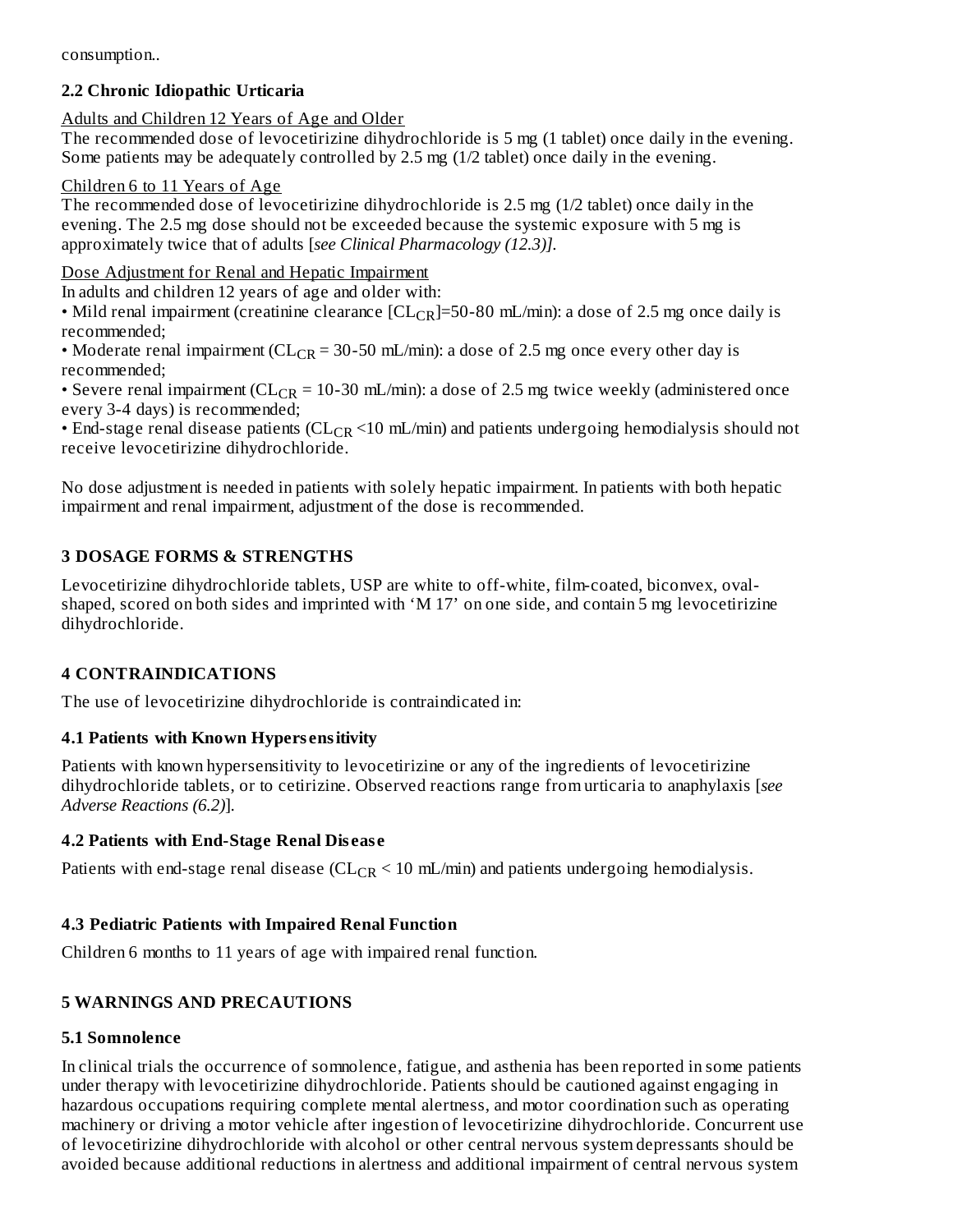performance may occur..

#### **5.2 Urinary Retention**

Urinary retention has been reported postmarketing with levocetirizine dihydrochloride. Levocetirizine dihydrochloride should be used with caution in patients with predisposing factors of urinary retention (e.g. spinal cord lesion, prostatic hyperplasia) as levocetirizine dihydrochloride may increase the risk of urinary retention. Discontinue levocetirizine dihydrochloride if urinary retention occurs.

### **6 ADVERSE REACTIONS**

Use of levocetirizine dihydrochloride has been associated with somnolence, fatigue, asthenia, and urinary retention [*see Warnings and Precautions (5)*].

### **6.1 Clinical Trials Experience**

The safety data described below reflect exposure to levocetirizine dihydrochloride in 2708 patients with allergic rhinitis or chronic idiopathic urticaria in 14 controlled clinical trials of 1 week to 6 months duration.

The short-term (exposure up to 6 weeks) safety data for adults and adolescents are based upon eight clinical trials in which 1896 patients (825 males and 1071 females aged 12 years and older) were treated with levocetirizine dihydrochloride 2.5, 5, or 10 mg once daily in the evening.

The short-term safety data from pediatric patients are based upon two clinical trials in which 243 children with allergic rhinitis (162 males and 81 females 6 to 12 years of age) were treated with levocetirizine dihydrochloride 5 mg once daily for 4 to 6 weeks, one clinical trial in which 114 children (65 males and 49 females 1 to 5 years of age) with allergic rhinitis or chronic idiopathic urticaria were treated with levocetirizine dihydrochloride 1.25 mg twice daily for 2 weeks, and one clinical trial in which 45 children (28 males and 17 females 6 to 11 months of age) with symptoms of allergic rhinitis or chronic urticaria were treated with levocetirizine dihydrochloride 1.25 mg once daily for 2 weeks.

The long-term (exposure of 4 or 6 months) safety data in adults and adolescents are based upon two clinical trials in which 428 patients (190 males and 238 females) with allergic rhinitis were exposed to treatment with levocetirizine dihydrochloride 5 mg once daily. Long term safety data are also available from an 18-month trial in 255 levocetirizine dihydrochloride -treated subjects 12-24 months of age. Because clinical trials are conducted under widely varying conditions, adverse reaction rates observed in the clinical trials of a drug cannot be directly compared to rates in the clinical trial of another drug and may not reflect the rates observed in practice.

### Adults and Adolescents 12 years of Age and Older

In studies up to 6 weeks in duration, the mean age of the adult and adolescent patients was 32 years, 44% of the patients were men and 56% were women, and the large majority (more than 90%) was Caucasian.

In these trials 43% and 42% of the subjects in the levocetirizine dihydrochloride 2.5 mg and 5 mg groups, respectively, had at least one adverse event compared to 43% in the placebo group.

In placebo-controlled trials of 1-6 weeks in duration, the most common adverse reactions were somnolence, nasopharyngitis, fatigue, dry mouth, and pharyngitis, and most were mild to moderate in intensity. Somnolence with levocetirizine dihydrochloride showed dose ordering between tested doses of 2.5, 5 and 10 mg and was the most common adverse reaction leading to discontinuation (0.5%).

Table 1 lists adverse reactions that were reported in greater than or equal to 2% of subjects aged 12 years and older exposed to levocetirizine dihydrochloride 2.5 mg or 5 mg in eight placebo-controlled clinical trials and that were more common with levocetirizine dihydrochloride than placebo.

Table 1: Adverse Reactions Reported in ≥ 2%\* of Subjects Aged 12 Years and Older Exposed to **Levocetirizine Dihydrochloride 2.5 mg or 5 mg Once Daily in Placebo-Controlled Clinical Trials 1-6 Weeks in Duration**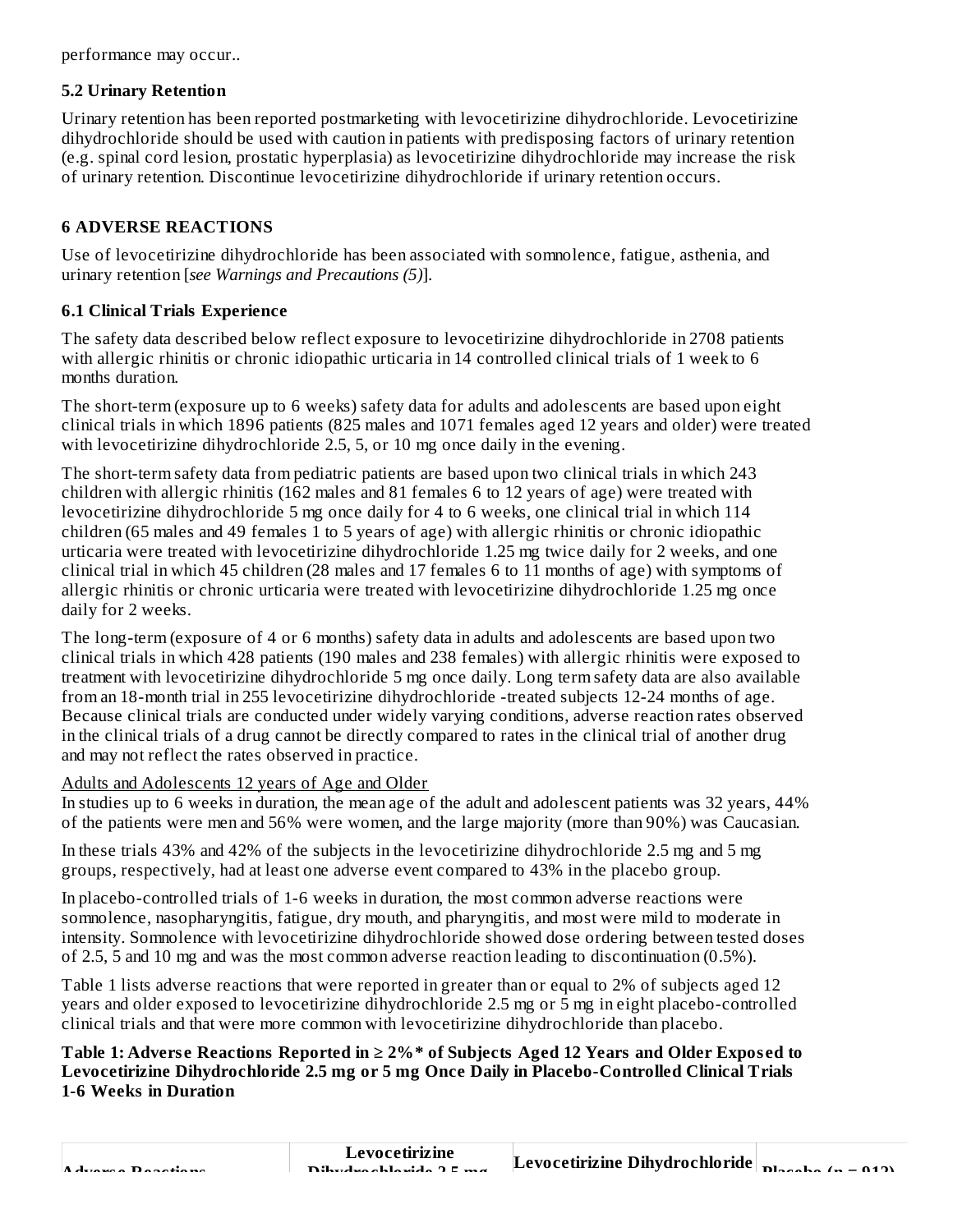| AUVELSE REACHOIIS | DIIIyurochioriue 2.5 mg<br>$(n = 421)$ | $5 \text{ mg}$ (n = 1070) | <b>FIGCEDO</b> $(II - 212)$ |
|-------------------|----------------------------------------|---------------------------|-----------------------------|
|                   | 22(5%)                                 | 61 (6%)                   | 16 (2%)                     |
| Somnolence        |                                        |                           |                             |
|                   | 25 (6%)                                | 40 (4%)                   | 28 (3%)                     |
| Nasopharyngitis   |                                        |                           |                             |
|                   | 5(1%)                                  | 46 (4%)                   | 20(2%)                      |
| Fatigue           |                                        |                           |                             |
|                   | 12 (3%)                                | 26 (2%)                   | $11(1\%)$                   |
| Dry Mouth         |                                        |                           |                             |
|                   | 10(2%)                                 | 12(1%)                    | 9(1%)                       |
| Pharyngitis       |                                        |                           |                             |

\*Rounded to the closest unit percentage

Additional adverse reactions of medical significance observed at a higher incidence than in placebo in adults and adolescents aged 12 years and older exposed to levocetirizine dihydrochloride are syncope (0.2%) and weight increased (0.5%).

#### Pediatric Patients 6 to 12 Years of Age

A total of 243 pediatric patients 6 to 12 years of age received levocetirizine dihydrochloride 5 mg once daily in two short-term placebo controlled double-blind trials. The mean age of the patients was 9.8 years, 79 (32%) were 6 to 8 years of age, and 50% were Caucasian. Table 2 lists adverse reactions that were reported in greater than or equal to 2% of subjects aged 6 to 12 years exposed to levocetirizine dihydrochloride 5 mg in placebo-controlled clinical trials and that were more common with levocetirizine dihydrochloride than placebo.

### **Table 2: Advers e Reactions Reported in ≥ 2%\* of Subjects Aged 6-12 Years Expos ed to Levocetirizine Dihydrochloride 5 mg Once Daily in Placebo-Controlled Clinical Trials 4 and 6 Weeks in Duration**

| <b>Adverse</b><br><b>Reactions</b> | Levocetirizine Dihydrochloride<br>$5 \text{ mg} (n = 243)$ | <b>Placebo</b><br>$(n = 240)$ |
|------------------------------------|------------------------------------------------------------|-------------------------------|
| Pyrexia                            | 10(4%)                                                     | 5(2%)                         |
| Cough                              | 8(3%)                                                      | $2(1\%)$                      |
| Somnolence                         | 7(3%)                                                      | $1(1\%)$                      |
| Epistaxis                          | 6(2%)                                                      | $1(1\%)$                      |

\*Rounded to the closest unit percentage

#### Pediatric Patients 1 to 5 Years of Age

A total of 114 pediatric patients 1 to 5 years of age received levocetirizine dihydrochloride 1.25 mg twice daily in a two week placebo-controlled double-blind safety trial. The mean age of the patients was 3.8 years, 32% were 1 to 2 years of age, 71% were Caucasian and 18% were Black. Table 3 lists adverse reactions that were reported in greater than or equal to 2% of subjects aged 1 to 5 years exposed to levocetirizine dihydrochloride 1.25 mg twice daily in the placebo-controlled safety trial and that were more common with levocetirizine dihydrochloride than placebo.

### **Table 3: Advers e Reactions Reported in ≥2%\* of Subjects Aged 1-5 Years Expos ed to Levocetirizine Dihydrochloride 1.25 mg Twice Daily in a 2-Week Placebo-Controlled Clinical**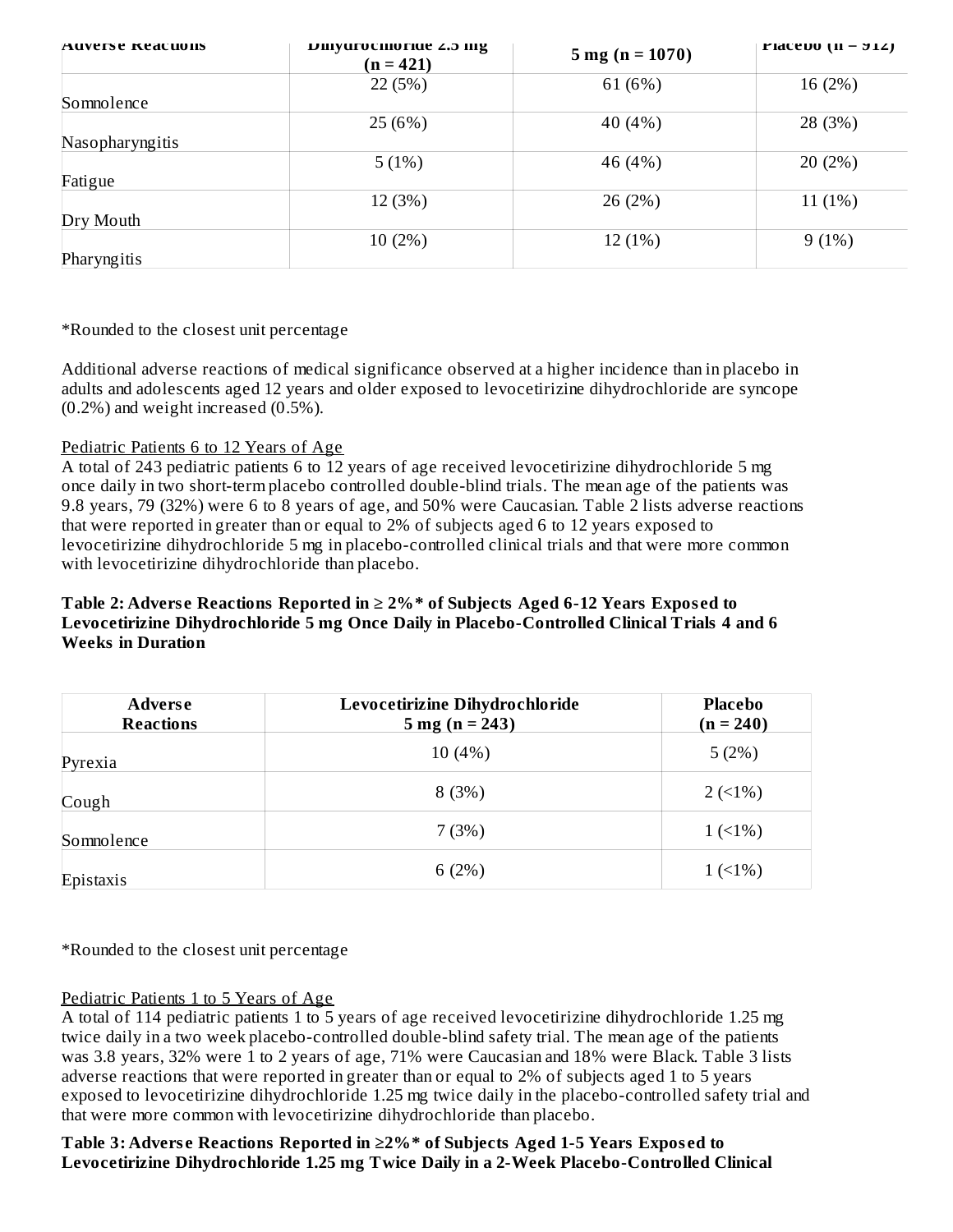| <b>Adverse</b>   | Levocetirizine Dihydrochloride | <b>Placebo</b> |
|------------------|--------------------------------|----------------|
| <b>Reactions</b> | 1.25 mg Twice Daily            | $(n = 59)$     |
|                  | $(n = 114)$                    |                |
|                  | 5(4%)                          | $1(2\%)$       |
| Pyrexia          |                                |                |
|                  | 4(4%)                          | 2(3%)          |
| Diarrhea         |                                |                |
|                  | 4(4%)                          | 2(3%)          |
| Vomiting         |                                |                |
|                  | 3(3%)                          | $0(0\%)$       |
| Otitis Media     |                                |                |

#### \*Rounded to the closest unit percentage

### Pediatric Patients 6 to 11 Months of Age

A total of 45 pediatric patients 6 to 11 months of age received levocetirizine dihydrochloride 1.25 mg once daily in a two week placebo-controlled double-blind safety trial. The mean age of the patients was 9 months, 51% were Caucasian and 31% were Black. Adverse reactions that were reported in more than 1 subject (i.e. greater than or equal to 3% of subjects) aged 6 to 11 months exposed to levocetirizine dihydrochloride 1.25 mg once daily in the placebo-controlled safety trial and that were more common with levocetirizine dihydrochloride than placebo included diarrhea and constipation which were reported in 6 (13%) and 1 (4%) and 3 (7%) and 1 (4%) children in the levocetirizine dihydrochloride and placebo-treated groups, respectively.

### Long-Term Clinical Trials Experience

In two controlled clinical trials, 428 patients (190 males and 238 females) aged 12 years and older were treated with levocetirizine dihydrochloride 5 mg once daily for 4 or 6 months. The patient characteristics and the safety profile were similar to that seen in the short-term studies. Ten (2.3%) patients treated with Levocetirizine dihydrochloride discontinued because of somnolence, fatigue or asthenia compared to 2 (<1%) in the placebo group.

There are no long term clinical trials in children below 12 years of age with allergic rhinitis or chronic idiopathic urticaria.

### Laboratory Test Abnormalities

Elevations of blood bilirubin and transaminases were reported in <1% of patients in the clinical trials. The elevations were transient and did not lead to discontinuation in any patient.

### **6.2 Postmarketing Experience**

In addition to the adverse reactions reported during clinical trials and listed above, the following adverse reactions have also been identified during postapproval use of levocetirizine dihydrochloride. Because these reactions are reported voluntarily from a population of uncertain size, it is not always possible to reliably estimate their frequency or establish a causal relationship to drug exposure.

- *Cardiac disorders*: palpitations, tachycardia
- *Ear and labyrinth disorders*: vertigo
- *Eye disorders*: blurred vision, visual disturbances
- *Gastrointestinal disorders*: nausea, vomiting
- *General disorders and administration site conditions*: edema
- *Hepatobiliary disorders*: hepatitis
- *Immune system disorders*: anaphylaxis and hypersensitivity
- *Metabolism and nutrition disorders*: increased appetite
- *Musculoskeletal, connective tissues, and bone disorders*: arthralgia, myalgia

• *Nervous system disorders*: dizziness, dysgeusia, febrile seizure, movement disorders (including dystonia and oculogyric crisis), paresthesia, seizure (reported in subjects with and without a known seizure disorder),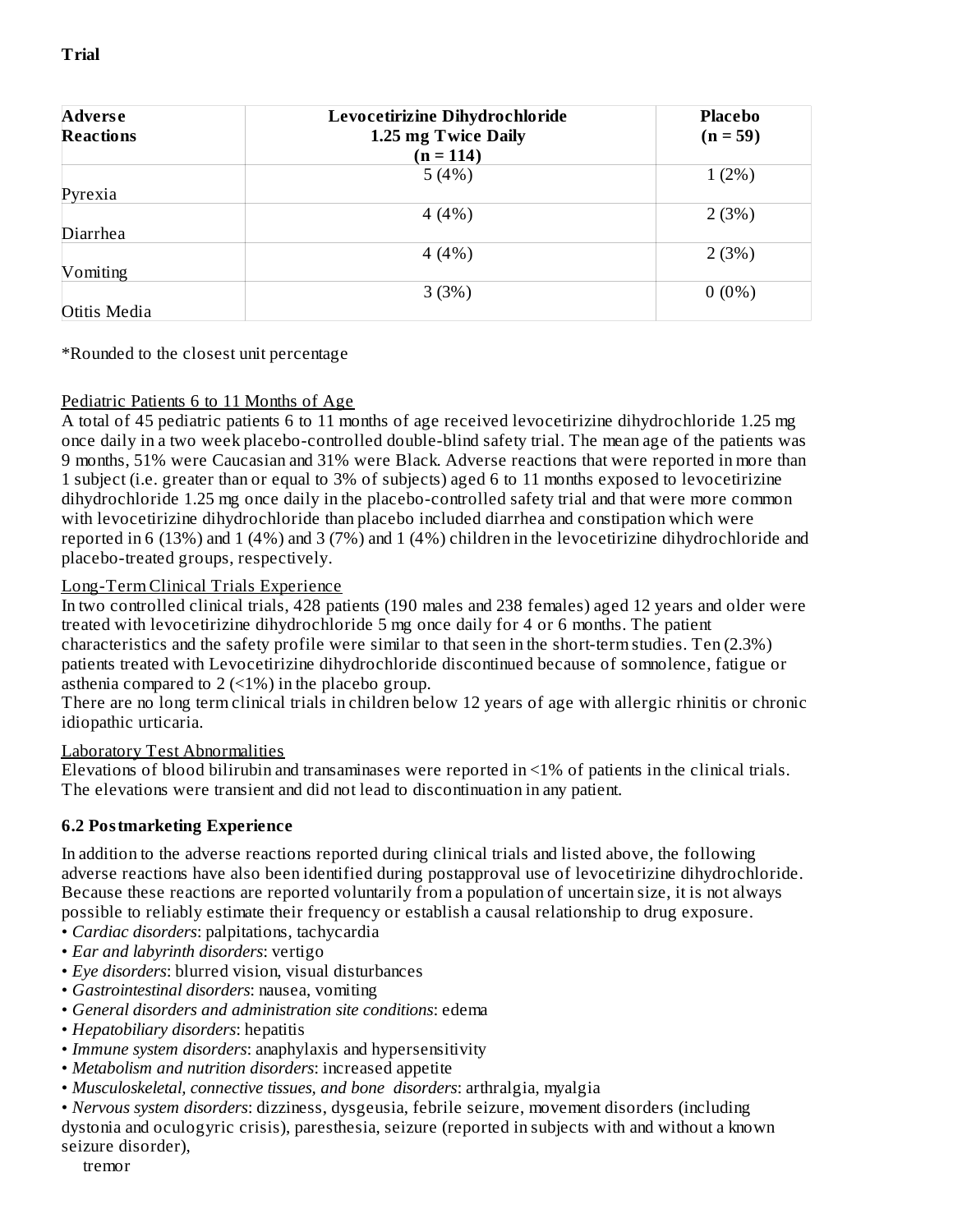• *Psychiatric disorders*: aggression and agitation, depression, hallucinations, insomnia, nightmare, suicidal ideation

- *Renal and urinary disorders*: dysuria, urinary retention
- *Respiratory, thoracic, and mediastinal disorders*: dyspnea
- *Skin and subcutaneous tissue disorders*: angioedema, fixed drug eruption, pruritus, rash and urticaria

Besides these reactions reported under treatment with levocetirizine dihydrochloride, other potentially severe adverse events have been reported from the postmarketing experience with cetirizine. Since levocetirizine is the principal pharmacologically active component of cetirizine, one should take into account the fact that the following adverse events could also potentially occur under treatment with levocetirizine dihydrochloride.

- *Cardiac disorders*: severe hypotension
- *Gastrointestinal disorders*: cholestasis
- *Nervous system disorders*: extrapyramidal symptoms, myoclonus, orofacial dyskinesia, tic
- *Pregnancy, puerperium and perinatal conditions*: stillbirth
- *Renal and urinary disorders*: glomerulonephritis

• *Skin and subcutaneous tissue disorders*: acute generalized exanthematous pustulosis (AGEP); rebound pruritus - pruritus within a few days after discontinuation of cetirizine, usually after long-term use (e.g. months to years) of cetirizine.

#### **7 DRUG INTERACTIONS**

*In vitro* data indicate that levocetirizine is unlikely to produce pharmacokinetic interactions through inhibition or induction of liver drug-metabolizing enzymes. No *in vivo* drug-drug interaction studies have been performed with levocetirizine. Drug interaction studies have been performed with racemic cetirizine.

#### **7.1 Antipyrine, Azithromycin, Cimetidine, Erythromycin, Ketoconazole, Theophylline, and Ps eudoephedrine**

Pharmacokinetic interaction studies performed with racemic cetirizine demonstrated that cetirizine did not interact with antipyrine, pseudoephedrine, erythromycin, azithromycin, ketoconazole, and cimetidine. There was a small decrease  $(\sim 16\%)$  in the clearance of cetirizine caused by a 400 mg dose of theophylline. It is possible that higher theophylline doses could have a greater effect.

#### **7.2 Ritonavir**

Ritonavir increased the plasma AUC of cetirizine by about 42% accompanied by an increase in half-life (53%) and a decrease in clearance (29%) of cetirizine. The disposition of ritonavir was not altered by concomitant cetirizine administration.

### **8 USE IN SPECIFIC POPULATIONS**

#### **8.1 Pregnancy**

#### Risk Summary

Available data from published literature and postmarketing experience with levocetirizine use in pregnant women are insufficient to identify any drug-associated risks of miscarriage, birth defects, or adverse maternal or fetal outcomes. In animal reproduction studies, there was no evidence of fetal harm with administration of levocetirizine by the oral route to pregnant rats and rabbits, during the period of organogenesis, at doses up to 390 times and 470 times, respectively, the maximum recommended human dose (MRHD) in adults. In rats treated during late gestation and the lactation period, cetirizine had no effects on pup development at oral doses up to approximately 60 times the MRHD in adults. In mice treated during late gestation and the lactation period, cetirizine administered by the oral route to the dams had no effects on pup development at a dose that was approximately 25 times the MRHD in adults; however, lower pup weight gain during lactation was observed at a dose that was 95 times the MRHD in adults *[see Data]*.

The estimated background risk of major birth defects and miscarriage for the indicated population is unknown. All pregnancies have a background risk of birth defect, loss, or other adverse outcomes. In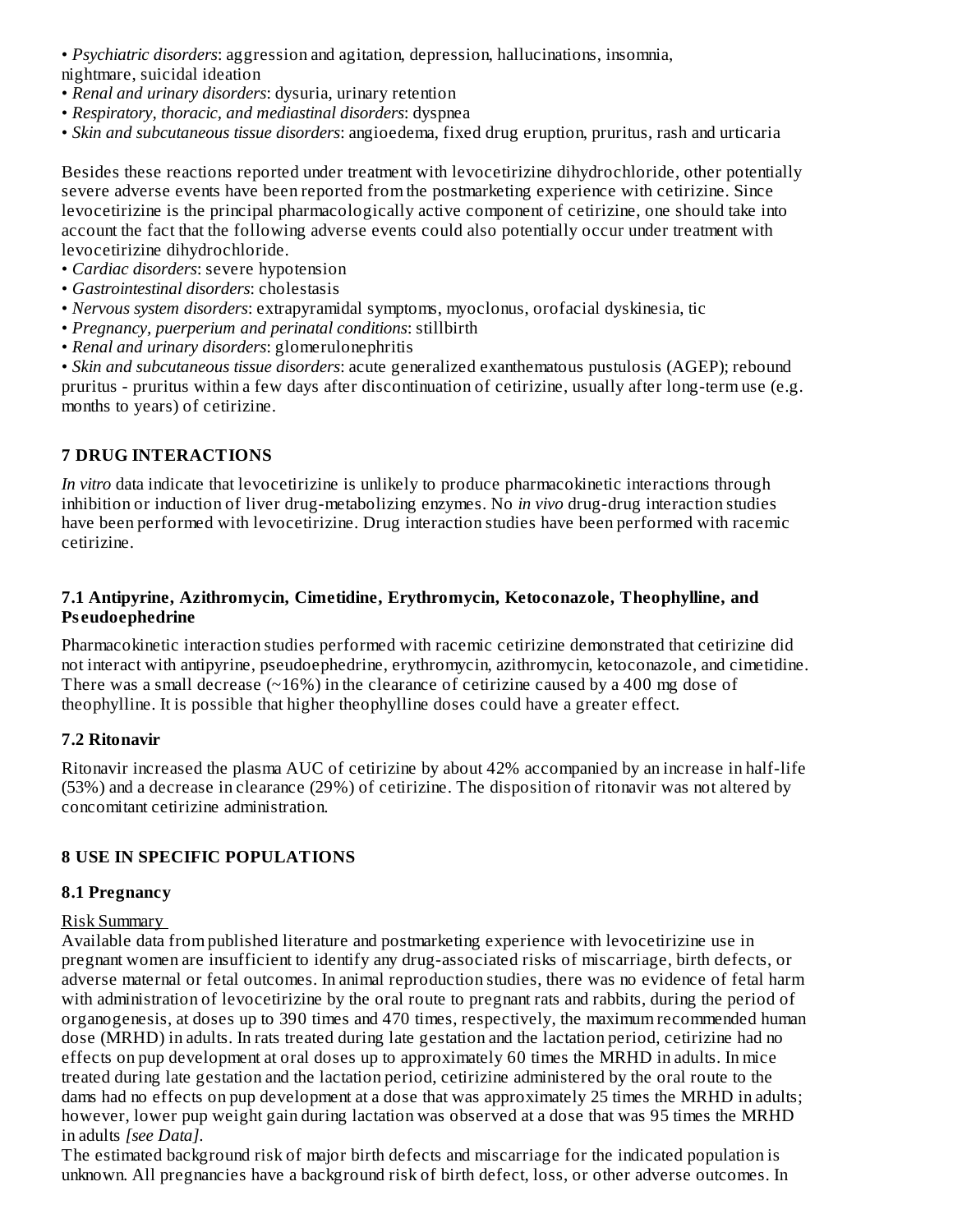the U.S. general population, the estimated background risks of major birth defects and miscarriage in clinically recognized pregnancies is 2% to 4% and 15% to 20%, respectively. Data

# *Animal data*

In embryo-fetal development studies, pregnant rats received daily doses of levocetirizine up to 200 mg/kg/day from gestation days 6 to 15 and pregnant rabbits received daily doses of levocetirizine up to 120 mg/kg/day from gestation days 6 to 18. Levocetirizine produced no evidence of fetal harm in rats and rabbits at doses up to 390 and 470 times the MRHD, respectively (on a mg/m2 basis with maternal oral doses of 200 and 120 mg/kg/day in rats and rabbits, respectively).

No prenatal and postnatal development (PPND) studies in animals have been conducted with levocetirizine. In a PPND study conducted in mice, cetirizine was administered at oral doses up to 96 mg/kg/day from gestation day 15 through lactation day 21. Cetirizine lowered pup body weight gain during lactation at an oral dose in dams that was approximately 95 times the MRHD (on a mg/m<sup>2</sup> basis with a maternal oral dose of 96 mg/kg/day); however, there were no effects on pup weight gain at an oral dose in dams that was approximately 25 times the MRHD (on a mg/m2 basis with a maternal oral dose of 24 mg/kg/day). In a PPND study conducted in rats, cetirizine was administered at oral doses up to 180 mg/kg/day from gestation day 17 to lactation day 22. Cetirizine did not have any adverse effects on rat dams or offspring development at doses up to approximately 60 times the MRHD (on a mg/m<sup>2</sup> basis with a maternal oral dose of 30 mg/kg/day). Cetirizine caused excessive maternal toxicity at an oral dose in dams that was approximately 350 times the MRHD (on a mg/m<sup>2</sup> basis with a maternal oral dose of 180 mg/kg/day).

# **8.2 Lactation**

### Risk Summary

There are no data on the presence of levocetirizine in human milk, the effects on the breastfed infant, or the effects on milk production. However, cetirizine has been reported to be present in human breast milk. In mice and beagle dogs, studies indicated that cetirizine was excreted in milk *[see Data]*. When a drug is present in animal milk, it is likely the drug will be present in human milk. The developmental and health benefits of breastfeeding should be considered along with the mother's clinical need for levocetirizine and any potential adverse effects on the breastfed child from levocetirizine or from the underlying maternal condition.

# **Data**

### *Animal data*

Cetirizine was detected in the milk of mice. No adverse developmental effects on pups were seen when cetirizine was administered orally to dams during lactation at a dose that was approximately 25 times the MRHD in adults [*see Use in Specific Populations (8.1)*]. Studies in beagle dogs indicated that approximately 3% of the dose of cetirizine was excreted in milk. The concentration of drug in animal milk does not necessarily predict the concentration of drug in human milk.

# **8.4 Pediatric Us e**

The recommended dose of levocetirizine dihydrochloride for the treatment of the uncomplicated skin manifestations of chronic idiopathic urticaria in patients 6 months to 17 years of age is based on extrapolation of efficacy from adults 18 years of age and older [*see Clinical Studies (14*)].

The recommended dose of levocetirizine dihydrochloride in patients 6 years to 11 years of age with chronic idiopathic urticaria is based on cross-study comparisons of the systemic exposure of levocetirizine dihydrochloride in adults and pediatric patients and on the safety profile of levocetirizine dihydrochloride in both adult and pediatric patients at doses equal to or higher than the recommended dose for patients 6 months to 11 years of age.

The safety of levocetirizine dihydrochloride 5 mg once daily was evaluated in 243 pediatric patients 6 to 12 years of age in two placebo-controlled clinical trials lasting 4 and 6 weeks. The safety of levocetirizine dihydrochloride 1.25 mg twice daily was evaluated in one 2-week clinical trial in 114 pediatric patients 1 to 5 years of age and the safety of levocetirizine dihydrochloride 1.25 mg once daily was evaluated in one 2-week clinical trial in 45 pediatric patients 6 to 11 months of age [*see Adverse Reactions (6.1*)].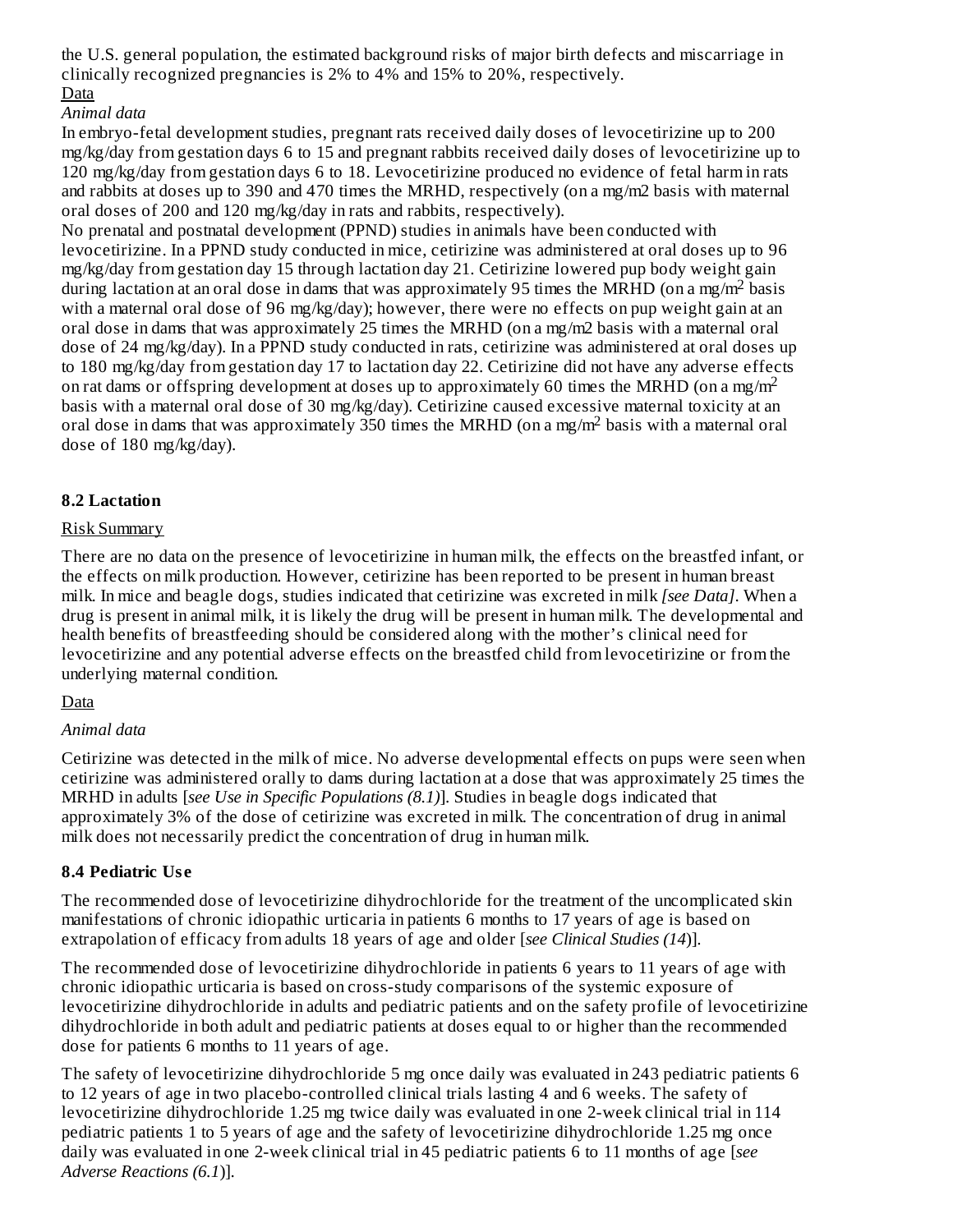The effectiveness of levocetirizine dihydrochloride 2.5 mg once daily (6 to 11 years of age) for the treatment of the symptoms of chronic idiopathic urticaria is supported by the extrapolation of demonstrated efficacy of levocetirizine dihydrochloride 5 mg once daily in patients 12 years of age and older based on the pharmacokinetic comparison between adults and children.

Cross-study comparisons indicate that administration of a 5 mg dose of levocetirizine dihydrochloride to 6 to 12 year old pediatric patients resulted in about 2-fold the systemic exposure (AUC) observed when 5 mg of levocetirizine dihydrochloride was administered to healthy adults. Therefore, in children 6 to 11 years of age the recommended dose of 2.5 mg once daily should not be exceeded. In a population pharmacokinetics study the administration of 1.25 mg once daily in children 6 months to 5 years of age resulted in systemic exposure comparable to 5 mg once daily in adults [*see Dosage and Administration (2.2), Clinical Studies (14), and Clinical Pharmacology (12.3)].*

# **8.5 Geriatric Us e**

Clinical studies of levocetirizine dihydrochloride for each approved indication did not include sufficient numbers of patients aged 65 years and older to determine whether they respond differently than younger patients. Other reported clinical experience has not identified differences in responses between the elderly and younger patients. In general, dose selection for an elderly patient should be cautious, usually starting at the low end of the dosing range reflecting the greater frequency of decreased hepatic, renal, or cardiac function and of concomitant disease or other drug therapy.

### **8.6 Renal Impairment**

Levocetirizine dihydrochloride is known to be substantially excreted by the kidneys and the risk of adverse reactions to this drug may be greater in patients with impaired renal function. Because elderly patients are more likely to have decreased renal function, care should be taken in dose selection and it may be useful to monitor renal function [see *Dosage and Administration (2) and Clinical Pharmacology (12.3) ].*

### **8.7 Hepatic Impairment**

As levocetirizine is mainly excreted unchanged by the kidneys, it is unlikely that the clearance of levocetirizine is significantly decreased in patients with solely hepatic impairment [see *Clinical Pharmacology (12.3)*].

# **10 OVERDOSAGE**

Overdosage has been reported with levocetirizine dihydrochloride.

Symptoms of overdose may include drowsiness in adults. In children agitation and restlessness may initially occur, followed by drowsiness. There is no known specific antidote to levocetirizine dihydrochloride. Should overdose occur, symptomatic or supportive treatment is recommended. Levocetirizine dihydrochloride is not effectively removed by dialysis, and dialysis will be ineffective unless a dialyzable agent has been concomitantly ingested.

The acute maximal non-lethal oral dose of levocetirizine was 240 mg/kg in mice (approximately 190 times the maximum recommended daily oral dose in adults, approximately 230 times the maximum recommended daily oral dose in children 6 to 11 years of age, and approximately 180 times the maximum recommended daily oral dose in children 6 months to 5 years of age on a mg/m<sup>2</sup> basis). In rats the maximal non-lethal oral dose was 240 mg/kg (approximately 390 times the maximum recommended daily oral dose in adults, approximately 460 times the maximum recommended daily oral dose in children 6 to 11 years of age, and approximately 370 times the maximum recommended daily oral dose in children 6 months to 5 years of age on a mg/m<sup>2</sup> basis).

# **11 DESCRIPTION**

Levocetirizine dihydrochloride, USP the active component of levocetirizine dihydrochloride tablets USP is an orally active H1-receptor antagonist. The chemical name is (R)-[2-[4-[(4-chlorophenyl) phenylmethyl]-1-piperazinyl] ethoxy] acetic acid dihydrochloride. Levocetirizine dihydrochloride USP is the R enantiomer of cetirizine hydrochloride, a racemic compound with antihistaminic properties. The molecularl formula of levocetirizine dihydrochloride USP is  $C_{21}H_{25}CIN_2O_3$ •2HCl. The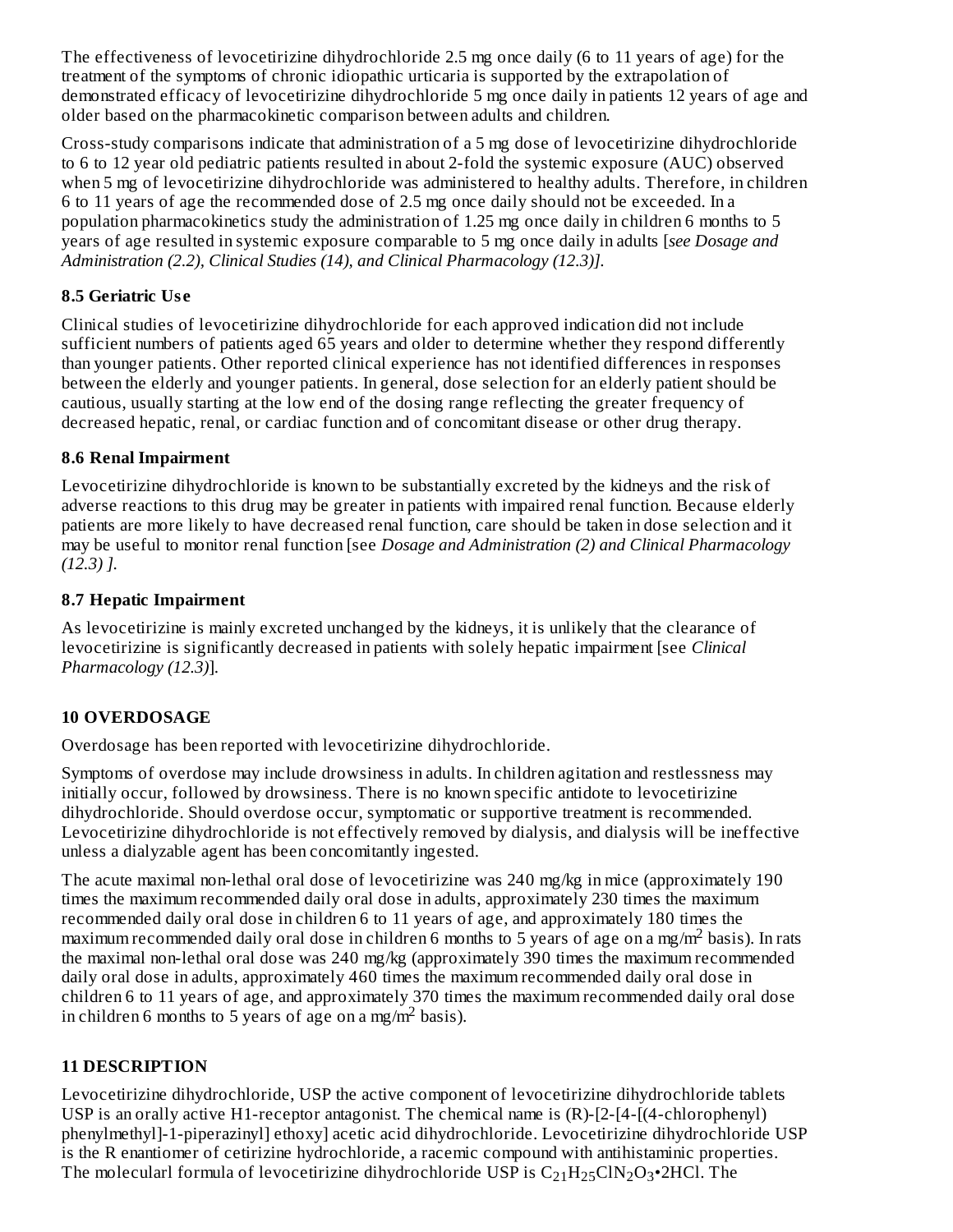

Levocetirizine dihydrochloride USP is a white, crystalline powder and is water soluble.

Levocetirizine dihydrochloride 5 mg tablets are formulated as immediate release, white to off-white, biconvex, film-coated, oval-shaped scored tablets for oral administration. The tablets are debossed on one side with 'M 17'. Inactive ingredients are: microcrystalline cellulose, croscarmellose sodium, lactose monohydrate, colloidal anhydrous silica, and magnesium stearate. The film coating contains hypromellose, titanium dioxide, and macrogol 400.

# **12 CLINICAL PHARMACOLOGY**

### **12.1 Mechanism of Action**

Levocetirizine, the active enantiomer of cetirizine, is an antihistamine; its principal effects are mediated via selective inhibition of  $\rm H_{1}$  receptors. The antihistaminic activity of levocetirizine has been documented in a variety of animal and human models. *In vitro* binding studies revealed that levocetirizine has an affinity for the human  $H_1$ -receptor 2-fold higher than that of cetirizine (Ki = 3 nmol/L *vs*. 6 nmol/L, respectively). The clinical relevance of this finding is unknown.

### **12.2 Pharmacodynamics**

Studies in adult healthy subjects showed that levocetirizine at doses of 2.5 mg and 5 mg inhibited the skin wheal and flare caused by the intradermal injection of histamine. In contrast, dextrocetirizine exhibited no clear change in the inhibition of the wheal and flare reaction. Levocetirizine at a dose of 5 mg inhibited the wheal and flare caused by intradermal injection of histamine in 14 pediatric subjects (aged 6 to 11 years) and the activity persisted for at least 24 hours. The clinical relevance of histamine wheal skin testing is unknown.

A QT/QTc study using a single dose of 30 mg of levocetirizine did not demonstrate an effect on the QTc interval. While a single dose of levocetirizine had no effect, the effects of levocetirizine may not be at steady state following single dose. The effect of levocetirizine on the QTc interval following multiple dose administration is unknown. Levocetirizine is not expected to have QT/QTc effects because of the results of QTc studies with cetirizine and the long post-marketing history of cetirizine without reports of QT prolongation.

#### **12.3 Pharmacokinetics**

Levocetirizine exhibited linear pharmacokinetics over the therapeutic dose range in adult healthy subjects.

#### **Absorption**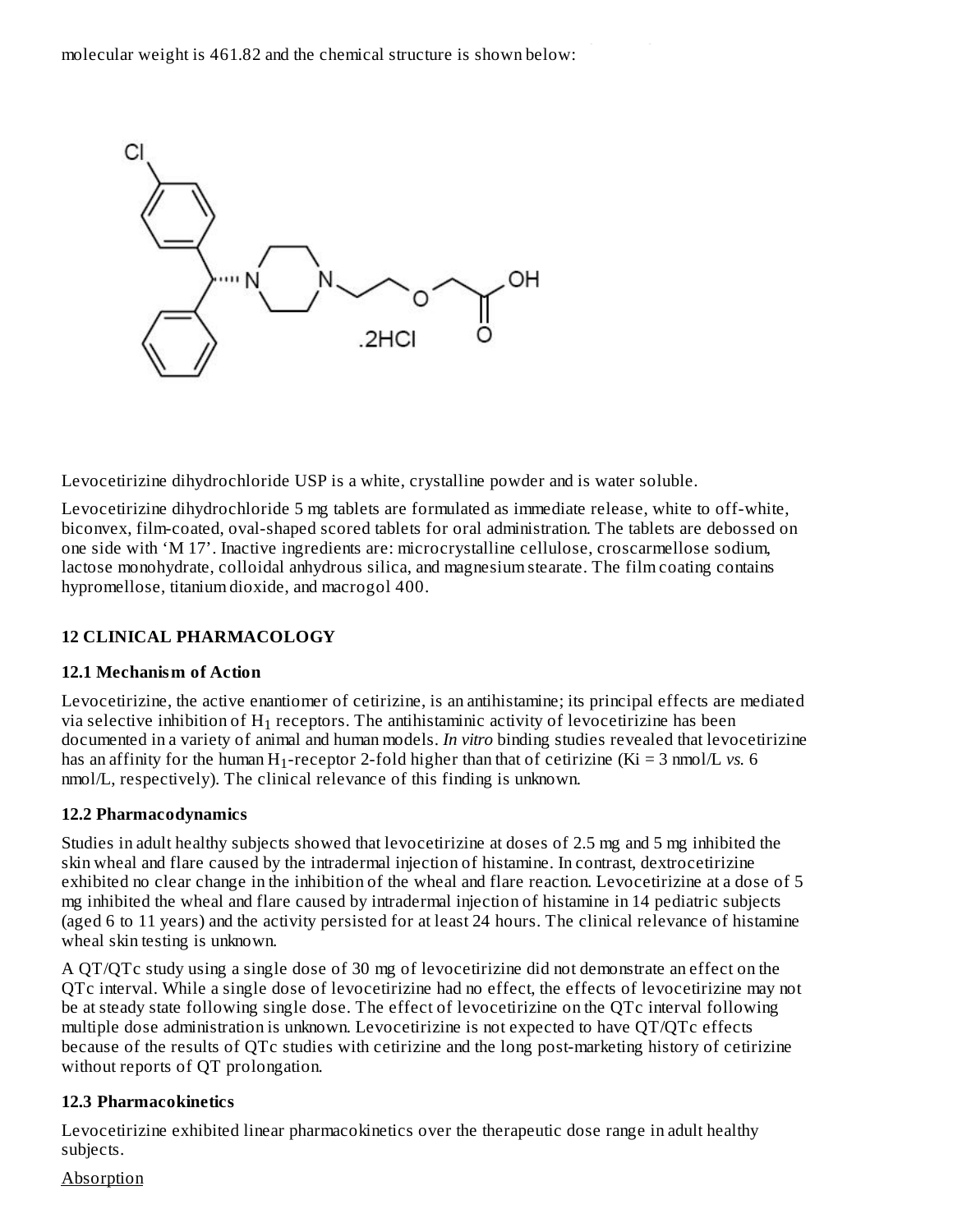Levocetirizine is rapidly and extensively absorbed following oral administration. In adults, peak plasma concentrations are achieved 0.9 hour after administration of the oral tablet. The accumulation ratio following daily oral administration is 1.12 with steady state achieved after 2 days. Peak concentrations are typically 270 ng/mL and 308 ng/mL following a single and a repeated 5 mg once daily dose, respectively. Food had no effect on the extent of exposure (AUC) of the levocetirizine tablet, but  $\rm T_{max}$ was delayed by about 1.25 hours and  $\rm C_{max}$  was decreased by about 36% after administration with a high fat meal; therefore, levocetirizine can be administered with or without food.

### Distribution

The mean plasma protein binding of levocetirizine *in vitro* ranged from 91 to 92%, independent of concentration in the range of 90-5000 ng/mL, which includes the therapeutic plasma levels observed. Following oral dosing, the average apparent volume of distribution is approximately 0.4 L/kg, representative of distribution in total body water.

### Metabolism

The extent of metabolism of levocetirizine in humans is less than 14% of the dose and therefore differences resulting from genetic polymorphism or concomitant intake of hepatic drug metabolizing enzyme inhibitors are expected to be negligible. Metabolic pathways include aromatic oxidation, N- and O-dealkylation, and taurine conjugation. Dealkylation pathways are primarily mediated by CYP 3A4 while aromatic oxidation involves multiple and/or unidentified CYP isoforms.

### Elimination

The plasma half-life in adult healthy subjects was about 8 to 9 hours after administration of oral tablets and oral solution, and the mean oral total body clearance for levocetirizine was approximately 0.63 mL/kg/min. The major route of excretion of levocetirizine and its metabolites is via urine, accounting for a mean of 85.4% of the dose. Excretion via feces accounts for only 12.9% of the dose. Levocetirizine is excreted both by glomerular filtration and active tubular secretion. Renal clearance of levocetirizine correlates with that of creatinine clearance. In patients with renal impairment the clearance of levocetirizine is reduced [see *Dosage and Administration (2.2)*].

### Drug Interaction Studies

*In vitro* data on metabolite interaction indicate that levocetirizine is unlikely to produce, or be subject to metabolic interactions. Levocetirizine at concentrations well above  $\mathsf{C}_{\max}$  level achieved within the therapeutic dose ranges is not an inhibitor of CYP isoenzymes 1A2, 2C9, 2C19, 2A1, 2D6, 2E1, and 3A4, and is not an inducer of UGT1A or CYP isoenzymes 1A2, 2C9 and 3A4.

No formal in vivo drug interaction studies have been performed with levocetirizine. Studies have been performed with the racemic cetirizine [see *Drug Interactions (7)*].

# Pediatric patients

Data from a pediatric pharmacokinetic study with oral administration of a single dose of 5 mg levocetirizine in 14 children age 6 to 11 years with body weight ranging between 20 and 40 kg show that  $\rm{C_{max}}$  and  $\rm{AUC}$  values are about 2-fold greater than that reported in healthy adult subjects in a crossstudy comparison. The mean  $\mathsf{C_{max}}$  was 450 ng/mL, occurring at a mean time of 1.2 hours, weightnormalized, total body clearance was 30% greater, and the elimination half-life 24% shorter in this pediatric population than in adults.

Dedicated pharmacokinetic studies have not been conducted in pediatric patients younger than 6 years of age. A retrospective population pharmacokinetic analysis was conducted in 323 subjects (181 children 1 to 5 years of age, 18 children 6 to 11 years of age, and 124 adults 18 to 55 years of age) who received single or multiple doses of levocetirizine ranging from 1.25 mg to 30 mg. Data generated from this analysis indicated that administration of 1.25 mg once daily to children 6 months to 5 years of age results in plasma concentrations similar to those of adults receiving 5 mg once daily.

### Geriatric patients

Limited pharmacokinetic data are available in elderly subjects. Following once daily repeat oral administration of 30 mg levocetirizine for 6 days in 9 elderly subjects (65–74 years of age), the total body clearance was approximately 33% lower compared to that in younger adults. The disposition of racemic cetirizine has been shown to be dependent on renal function rather than on age. This finding would also be applicable for levocetirizine, as levocetirizine and cetirizine are both predominantly excreted in urine. Therefore, the levocetirizine dihydrochloride dose should be adjusted in accordance with renal function in elderly patients [*seeDosage and Administration (2)*].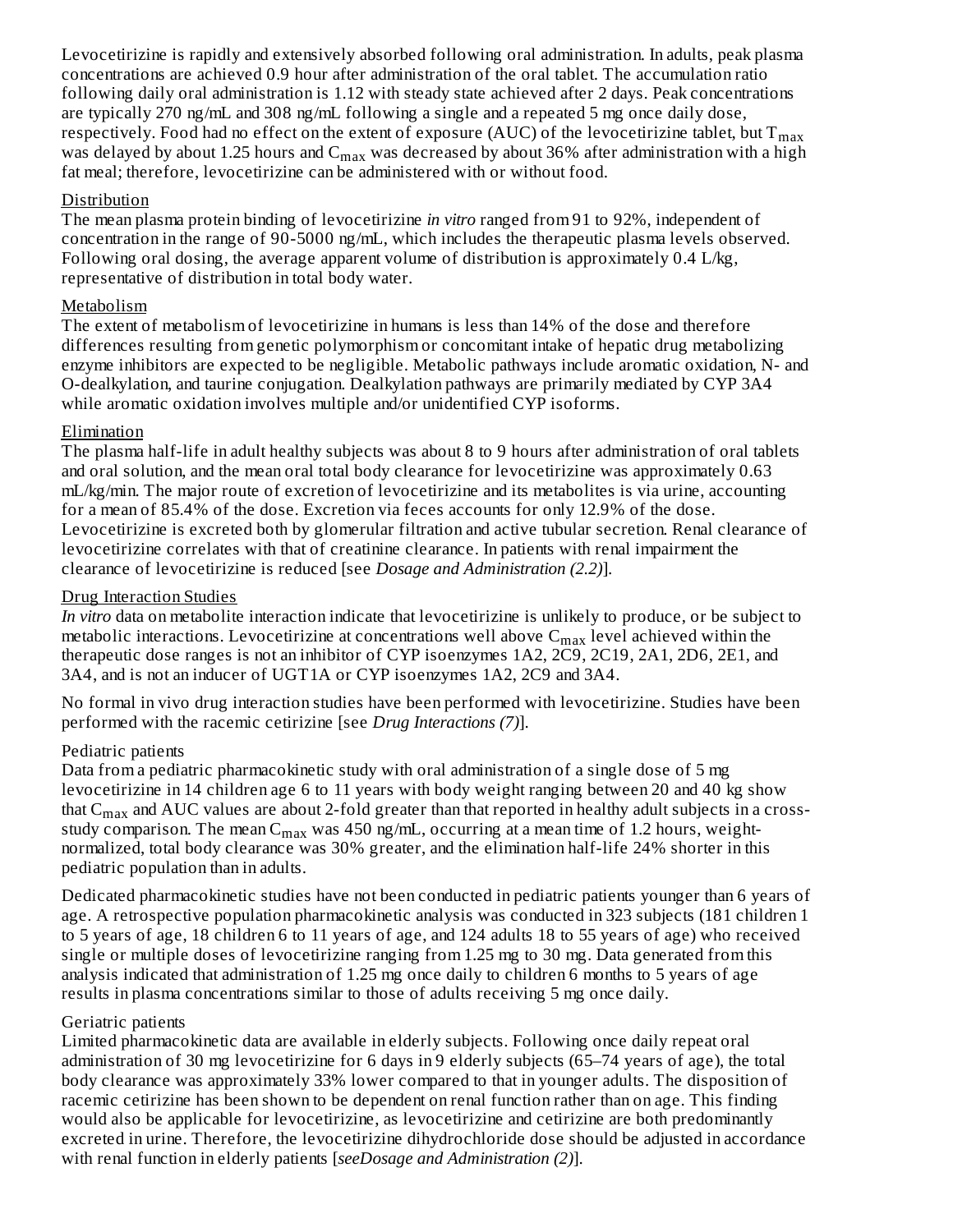# Gender

Pharmacokinetic results for 77 patients (40 men, 37 women) were evaluated for potential effect of gender. The half-life was slightly shorter in women (7.08  $\pm$  1.72 hr) than in men (8.62  $\pm$  1.84 hr); however, the body weight-adjusted oral clearance in women  $(0.67 \pm 0.16 \text{ mL/min/kg})$  appears to be comparable to that in men  $(0.59 \pm 0.12 \text{ mL/min/kg})$ . The same daily doses and dosing intervals are applicable for men and women with normal renal function.

### Race

The effect of race on levocetirizine has not been studied. As levocetirizine is primarily renally excreted, and there are no important racial differences in creatinine clearance, pharmacokinetic characteristics of levocetirizine are not expected to be different across races. No race-related differences in the kinetics of racemic cetirizine have been observed.

### Renal impairment

Levocetirizine exposure (AUC) exhibited 1.8-, 3.2-, 4.3-, and 5.7-fold increase in mild, moderate, severe, renal impaired, and end-stage renal disease patients, respectively, compared to healthy subjects. The corresponding increases of half-life estimates were 1.4-, 2.0-, 2.9-, and 4-fold, respectively.

The total body clearance of levocetirizine after oral dosing was correlated to the creatinine clearance and was progressively reduced based on severity of renal impairment. Therefore, it is recommended to adjust the dose and dosing intervals of levocetirizine based on creatinine clearance in patients with mild, moderate, or severe renal impairment. In end-stage renal disease patients ( $\rm CL_{CR}$  < 10 mL/min) levocetirizine is contraindicated. The amount of levocetirizine removed during a standard 4-hour hemodialysis procedure was <10%.

The dosage of levocetirizine dihydrochloride should be reduced in patients with mild renal impairment. Both the dosage and frequency of administration should be reduced in patients with moderate or severe renal impairment [see *Dosage and Administration (2.2)*].

### Hepatic impairment

Levocetirizine dihydrochloride has not been studied in patients with hepatic impairment. The non-renal clearance (indicative of hepatic contribution) was found to constitute about 28% of the total body clearance in healthy adult subjects after oral administration.

As levocetirizine is mainly excreted unchanged by the kidney, it is unlikely that the clearance of levocetirizine is significantly decreased in patients with solely hepatic impairment [see *Dosage and Administration (2)*].

# **13 NONCLINICAL TOXICOLOGY**

# **13.1 Carcinogenesis & Mutagenesis & Impairment Of Fertility**

No carcinogenicity studies have been performed with levocetirizine. However, evaluation of cetirizine carcinogenicity studies is relevant for determination of the carcinogenic potential of levocetirizine. In a 2-year carcinogenicity study, in rats, cetirizine was not carcinogenic at dietary doses up to 20 mg/kg (approximately 40, 40, 25, and 10 times the MRHDs in adults, children 6 to 11 years of age, children 2-  $\frac{1}{5}$  years, and children 6 months to 2 years of age, respectively, on a mg/m<sup>2</sup> basis). In a 2-year carcinogenicity study in mice, cetirizine caused an increased incidence of benign hepatic tumors in males at a dietary dose of 16 mg/kg (approximately 15, 15, 9, and 5 times the MRHDs in adults, children 6 to 11 years of age, children 2-5 years, and children 6 months to 2 years of age, respectively, on a mg/m<sup>2</sup> basis). No increased incidence of benign tumors was observed at a dietary dose of 4 mg/kg (approximately 4, 4, 2, and 1 times the MRHDs in adults, children 6 to 11 years of age, children 2-5  $y$ ears, and children 6 months to 2 years of age, respectively on a mg/m<sup>2</sup> basis). The clinical significance of these findings during long-term use of levocetirizine is not known.

Levocetirizine was not mutagenic in the Ames test, and not clastogenic in the human lymphocyte assay, the mouse lymphoma assay, and *in vivo* micronucleus test in mice.

Fertility and reproductive performance were unaffected in male and female mice and rats that received cetirizine at oral doses up to 64 and 200 mg/kg/day, respectively (approximately 60 and 390 times the MRHD in adults on a mg/m<sup>2</sup> basis).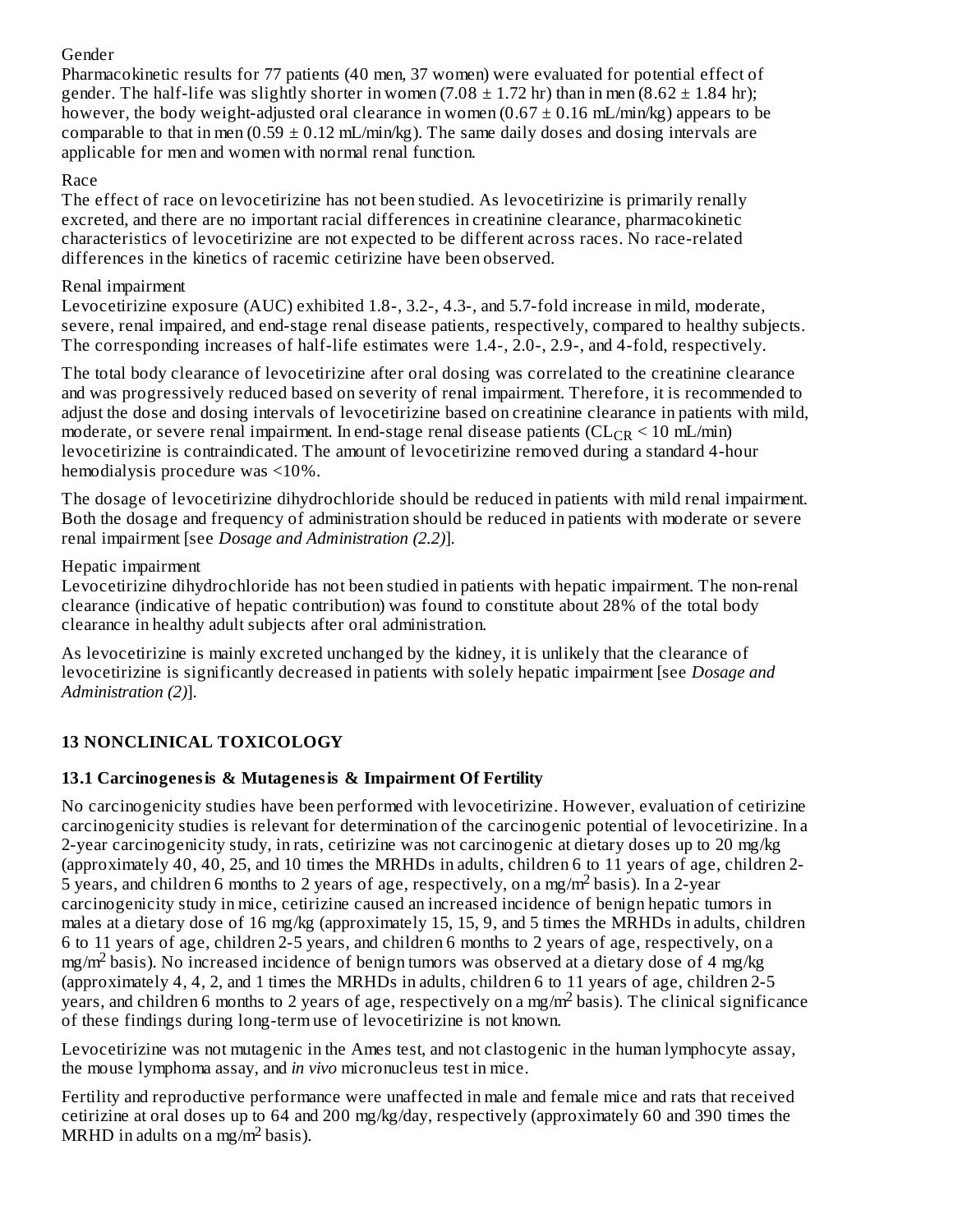### **14 CLINICAL STUDIES**

#### **14.1 Perennial Allergic Rhinitis**

#### Adults and Adolescents 12 Years of Age and Older

The efficacy of levocetirizine dihydrochloride tablet was evaluated in four randomized, placebocontrolled, double-blind clinical trials in adult and adolescent patients 12 years and older with symptoms of perennial allergic rhinitis. The four clinical trials include two dose-ranging trials of 4 weeks duration and two efficacy trials (one 6-week and one 6-month) in patients with perennial allergic rhinitis.

These trials included a total of 1729 patients (752 males and 977 females) of whom 227 were adolescents 12 to 17 years of age. Efficacy was assessed using a total symptom score from patient recording of 4 symptoms (sneezing, rhinorrhea, nasal pruritus, and ocular pruritus) in three studies and 5 symptoms (sneezing, rhinorrhea, nasal pruritus, ocular pruritus, and nasal congestion) in one study. Patients recorded symptoms using a 0-3 categorical severity scale ( $0 =$  absent,  $1 =$  mild,  $2 =$  moderate, 3 = severe) once daily in the evening reflective of the 24 hour treatment period. The primary endpoint was the mean total symptom score averaged over the first week and over 4 weeks for perennial allergic rhinitis trials.

The two dose-ranging trials were conducted to evaluate the efficacy of levocetirizine dihydrochloride tablet 2.5, 5, and 10 mg once daily in the evening. These trials were 4 weeks in duration and included patients with perennial allergic rhinitis. In these trials, each of the three doses of levocetirizine dihydrochloride tablet demonstrated greater decrease in the reflective total symptom score than placebo and the difference was statistically significant for all three doses in the two studies. Results for one of these trials are shown in Table 4.

#### **Table 4: Mean Reflective Total Symptom Score\* in Allergic Rhinitis Dos e-Ranging Trials**

|                                                                    | Base- |      | <b>On Treatment</b>            | Difference from Placebo |              |         |  |
|--------------------------------------------------------------------|-------|------|--------------------------------|-------------------------|--------------|---------|--|
| Treatment                                                          | N     | line | <b>Adjusted</b><br><b>Mean</b> | Esti-<br>mate           | 95% CI       | p-value |  |
| Perennial Allergic Rhinitis Trial – Reflective total symptom score |       |      |                                |                         |              |         |  |
| Levocetirizine Dihydrochloride<br>$2.5 \text{ mg}$                 | 133   | 7.14 | 4.12                           | 1.17                    | (0.71, 1.63) | < 0.001 |  |
| Levocetirizine Dihydrochloride<br>$5 \text{ mg}$                   | 127   | 7.18 | 4.07                           | 1.22                    | (0.76, 1.69) | < 0.001 |  |
| Levocetirizine Dihydrochloride<br>$10 \text{ mg}$                  | 129   | 7.58 | 4.19                           | 1.10                    | (0.64, 1.57) | < 0.001 |  |
| Placebo                                                            | 128   | 7.22 | 5.29                           |                         |              |         |  |

\*Total symptom score is the sum of individual symptoms of sneezing, rhinorrhea, nasal pruritus, and ocular pruritus as assessed by patients on a 0-3 categorical severity scale.

One clinical trial evaluated the efficacy of levocetirizine dihydrochloride 5 mg once daily in the evening compared to placebo in patients with perennial allergic rhinitis over a 6-week treatment period. Another trial conducted over a 6-month treatment period assessed efficacy at 4 weeks. Levocetirizine dihydrochloride 5 mg demonstrated a greater decrease from baseline in the reflective total symptom score than placebo and the difference from placebo was statistically significant. Results of the former are shown in Table 5.

#### **Table 5: Mean Reflective Total Symptom Score\* in Allergic Rhinitis Trial**

| Treatment                                                          | N   | <b>Baseline</b> | <b>Adjusted Mean</b> | On Treatment Difference from Placebo |              |         |
|--------------------------------------------------------------------|-----|-----------------|----------------------|--------------------------------------|--------------|---------|
|                                                                    |     |                 |                      | <b>Estimate</b>                      | 95% CI       | p-value |
| Perennial Allergic Rhinitis Trial - Reflective total symptom score |     |                 |                      |                                      |              |         |
| Levocetirizine Dihydrochloride<br>$5 \text{ mg}$                   | 150 | 7.69            | 3.93                 | 1.17                                 | (0.70, 1.64) | < 0.001 |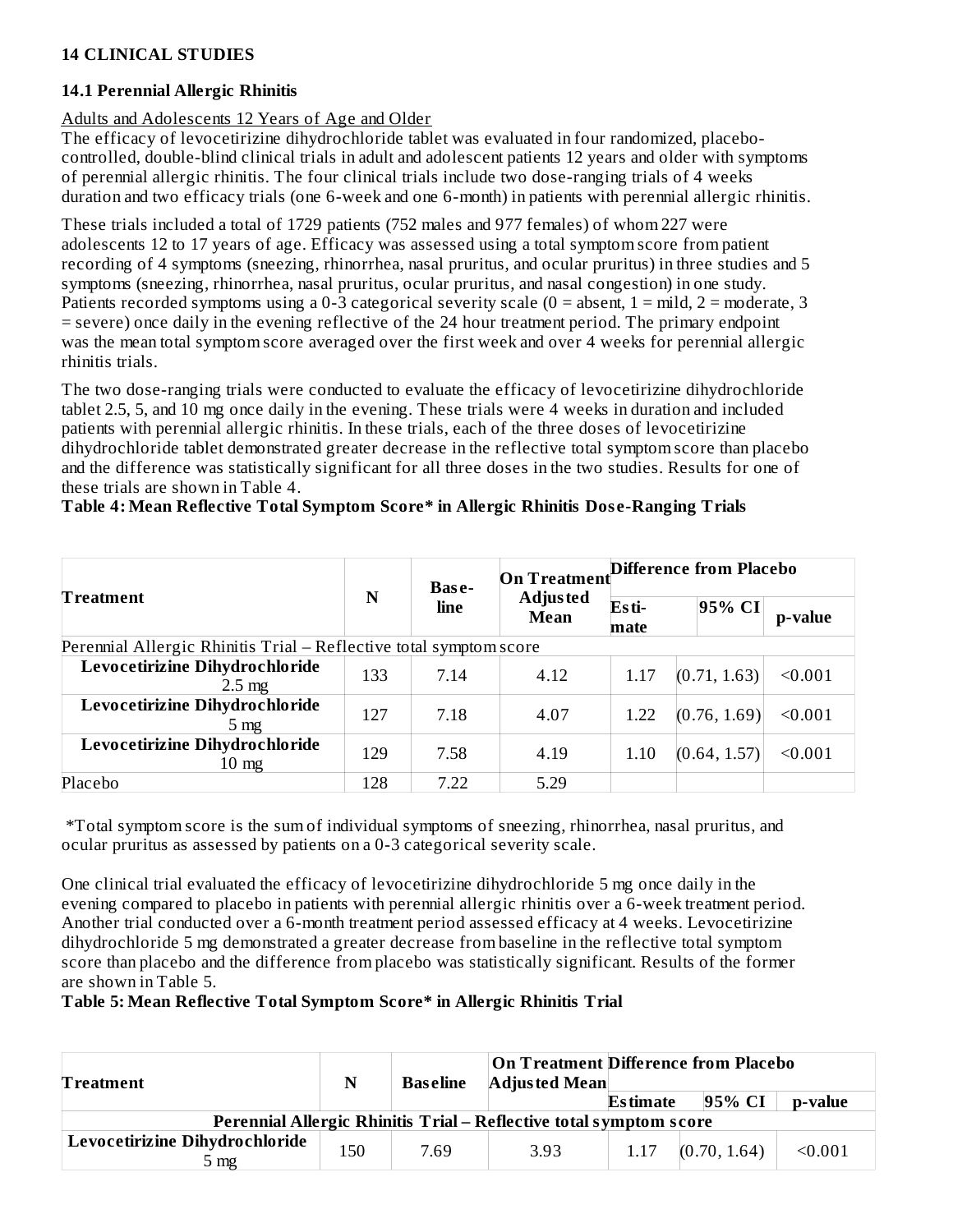| Plac<br>reno | . . | $\sqrt{ }$<br>44 | $\overline{ }$<br>10 |  |  |
|--------------|-----|------------------|----------------------|--|--|
|              |     |                  |                      |  |  |

\*Total symptom score is the sum of individual symptoms of sneezing, rhinorrhea, nasal pruritus, and ocular pruritus as assessed by patients on a 0-3 categorical severity scale.

Onset of action was evaluated in two environmental exposure unit studies in allergic rhinitis patients with a single dose of levocetirizine dihydrochloride 2.5 or 5 mg. Levocetirizine dihydrochloride 5 mg was found to have an onset of action 1 hour after oral intake. Onset of action was also assessed from the daily recording of symptoms in the evening before dosing in the allergic rhinitis trials. In these trials, onset of effect was seen after 1 day of dosing.

#### Pediatric Patients Less than 12 Years of Age

There are no clinical efficacy trials with levocetirizine dihydrochloride 2.5 mg once daily in pediatric patients under 12 years of age, and no clinical efficacy trials with levocetirizine dihydrochloride 1.25 mg once daily in pediatric patients 6 months to 5 years of age. The clinical efficacy of levocetirizine dihydrochloride in pediatric patients under 12 years of age has been extrapolated from adult clinical efficacy trials based on pharmacokinetic comparisons [*see Use in Specific Populations (8.4)].*

### **14.2 Chronic Idiopathic Urticaria**

#### Adult Patients 18 Years of Age and Older

The efficacy of levocetirizine dihydrochloride for the treatment of the uncomplicated skin manifestations of chronic idiopathic urticaria was evaluated in two multi-center, randomized, placebocontrolled, double-blind clinical trials of 4 weeks duration in adult patients 18 to 85 years of age with chronic idiopathic urticaria. The two trials included one 4-week dose-ranging trial and one 4-week single-dose level efficacy trial. These trials included 423 patients (139 males and 284 females). Most patients (>90%) were Caucasian and the mean age was 41. Of these patients, 146 received levocetirizine dihydrochloride 5 mg once daily in the evening. Efficacy was assessed based on patient recording of pruritus severity on a severity score of  $0-3$  ( $0 =$  none to  $3 =$  severe). The primary efficacy endpoint was the mean reflective pruritus severity score over the first week and over the entire treatment period. Additional efficacy variables were the instantaneous pruritus severity score, the number and size of wheals, and duration of pruritus.

The dose-ranging trial was conducted to evaluate the efficacy of levocetirizine dihydrochloride 2.5, 5, and 10 mg once daily in the evening. In this trial, each of the three doses of levocetirizine dihydrochloride demonstrated greater decrease in the reflective pruritus severity score than placebo and the difference was statistically significant for all three doses (see Table 6).

The single dose level trial evaluated the efficacy of levocetirizine dihydrochloride 5 mg once daily in the evening compared to placebo in patients with chronic idiopathic urticaria over a 4-week treatment period. Levocetirizine dihydrochloride 5 mg demonstrated a greater decrease from baseline in the reflective pruritus severity score than placebo and the difference from placebo was statistically significant.

Duration of pruritus, number and size of wheals, and instantaneous pruritus severity score also showed significant improvement over placebo. The significant improvement in the instantaneous pruritus severity score over placebo confirmed end of dosing interval efficacy (see Table 6).

#### **Table 6: Mean Reflective Pruritus Severity Score in Chronic Idiopathic Urticaria Trials**

| Treatment                                               | N          | On<br><b>Treatment</b><br><b>Baseline</b><br>Adjus ted |             | <b>Difference</b><br>from<br><b>Placebo</b> |           |             |  |
|---------------------------------------------------------|------------|--------------------------------------------------------|-------------|---------------------------------------------|-----------|-------------|--|
|                                                         |            |                                                        | <b>Mean</b> | <b>Estimate</b>                             | 95%<br>CI | p-<br>value |  |
| Dose-Ranging Trial - Reflective pruritus severity score |            |                                                        |             |                                             |           |             |  |
| Levocetirizine                                          | $\sqrt{2}$ | 0.00                                                   | 1.02        | 0.02                                        | (0.58)    |             |  |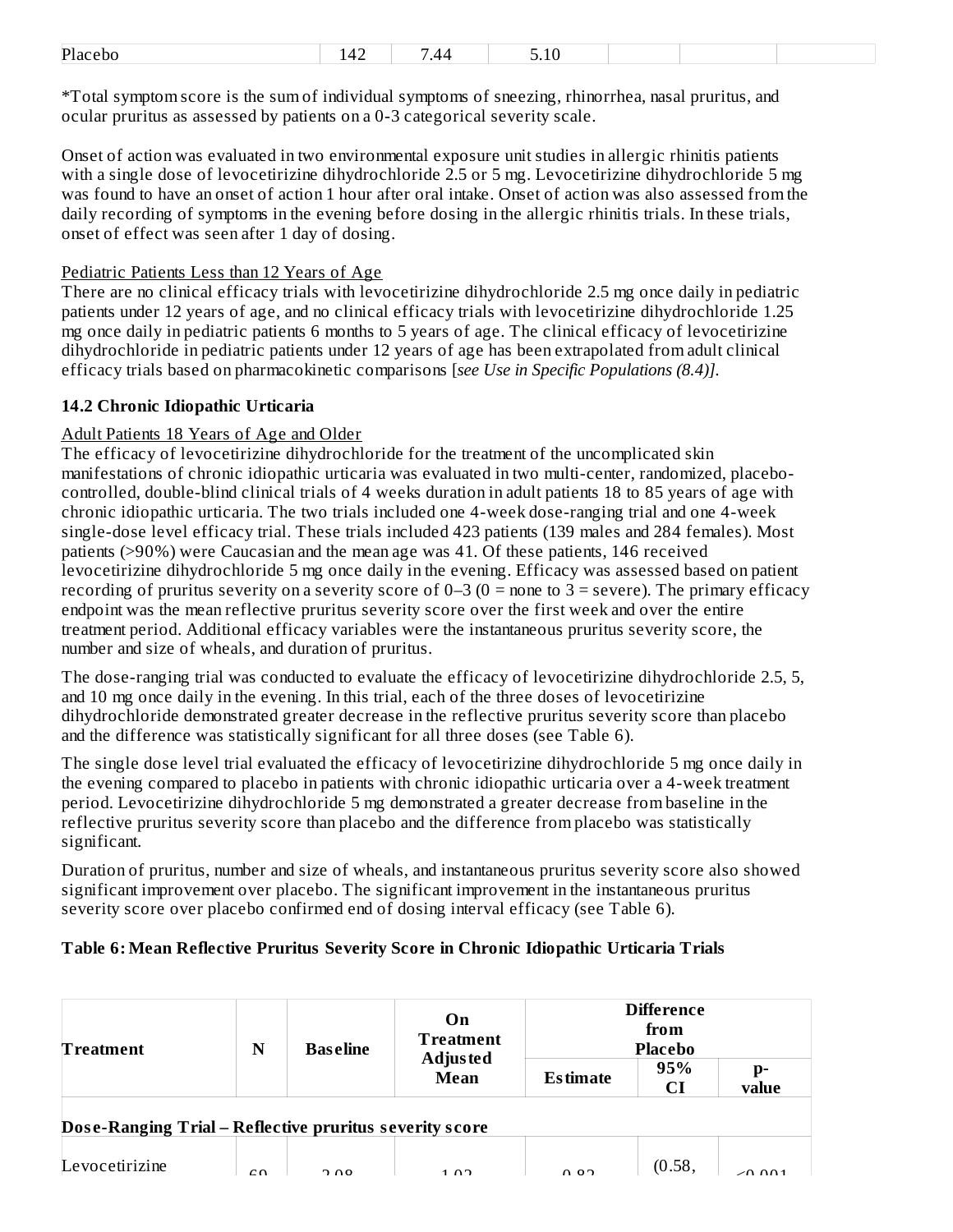| Dihydrochloride<br>$2.5 \text{ mg}$                  | <b>DY</b>                                                               | 2.00 | 1.02 | U.02 | 1.06)           | $\sim$ 0.001 |  |  |
|------------------------------------------------------|-------------------------------------------------------------------------|------|------|------|-----------------|--------------|--|--|
| Levocetirizine<br>dihydrochloride<br>$5 \text{ mg}$  | 62                                                                      | 2.07 | 0.92 | 0.91 | (0.66,<br>1.16) | < 0.001      |  |  |
| Levocetirizine<br>Dihydrochloride<br>$10 \text{ mg}$ | 55                                                                      | 2.04 | 0.73 | 1.11 | (0.85,<br>1.37) | < 0.001      |  |  |
| Placebo                                              | 60                                                                      | 2.25 | 1.84 |      |                 |              |  |  |
|                                                      | Chronic Idiopathic Urticaria Trial - Reflective pruritus severity score |      |      |      |                 |              |  |  |
| Levocetirizine<br>dihydrochloride<br>5 <sub>mg</sub> | 80                                                                      | 2.07 | 0.94 | 0.62 | (0.38,<br>0.86) | < 0.001      |  |  |
| Placebo                                              | 82                                                                      | 2.06 | 1.56 |      |                 |              |  |  |

#### Pediatric Patients

There are no clinical efficacy trials in pediatric patients with chronic idiopathic urticaria [see *Use in Specific Populations (8.4)*].

### **16 HOW SUPPLIED/STORAGE AND HANDLING**

Levocetirizine dihydrochloride tablets, USP are white to off white, film-coated, biconvex, ovalshaped, scored, debossed with 'M 17' on one side and contain 5 mg levocetirizine dihydrochloride USP.

This tablet is having functional scoring.

They are supplied in unit of use HDPE bottles.

30 Tablets (NDC 33342-200-07)

90 Tablets (NDC 33342-200-10)

### **Storage:**

Store at 20° to 25°C (68° to 77°F); excursions permitted to 15° to 30°C (59° to 86°F) [see USP Controlled Room Temperature].

### **17 PATIENT COUNSELING INFORMATION**

#### Somnolence

Caution patients against engaging in hazardous occupations requiring complete mental alertness, and motor coordination such as operating machinery or driving a motor vehicle after ingestion of levocetirizine dihydrochloride.

Concomitant Use of Alcohol and other Central Nervous System Depressants Instruct patients to avoid concurrent use of levocetirizine dihydrochloride with alcohol or other central nervous system depressants because additional reduction in mental alertness may occur.

#### Dosing of Levocetirizine Dihydrochloride

Do not exceed the recommended daily dose in adults and adolescents 12 years of age and older of 5 mg once daily in the evening. In children 6 to 11 years of age the recommended dose is 2.5 mg once daily in the evening. Advise patients to not ingest more than the recommended dose of levocetirizine dihydrochloride because of the increased risk of somnolence at higher doses.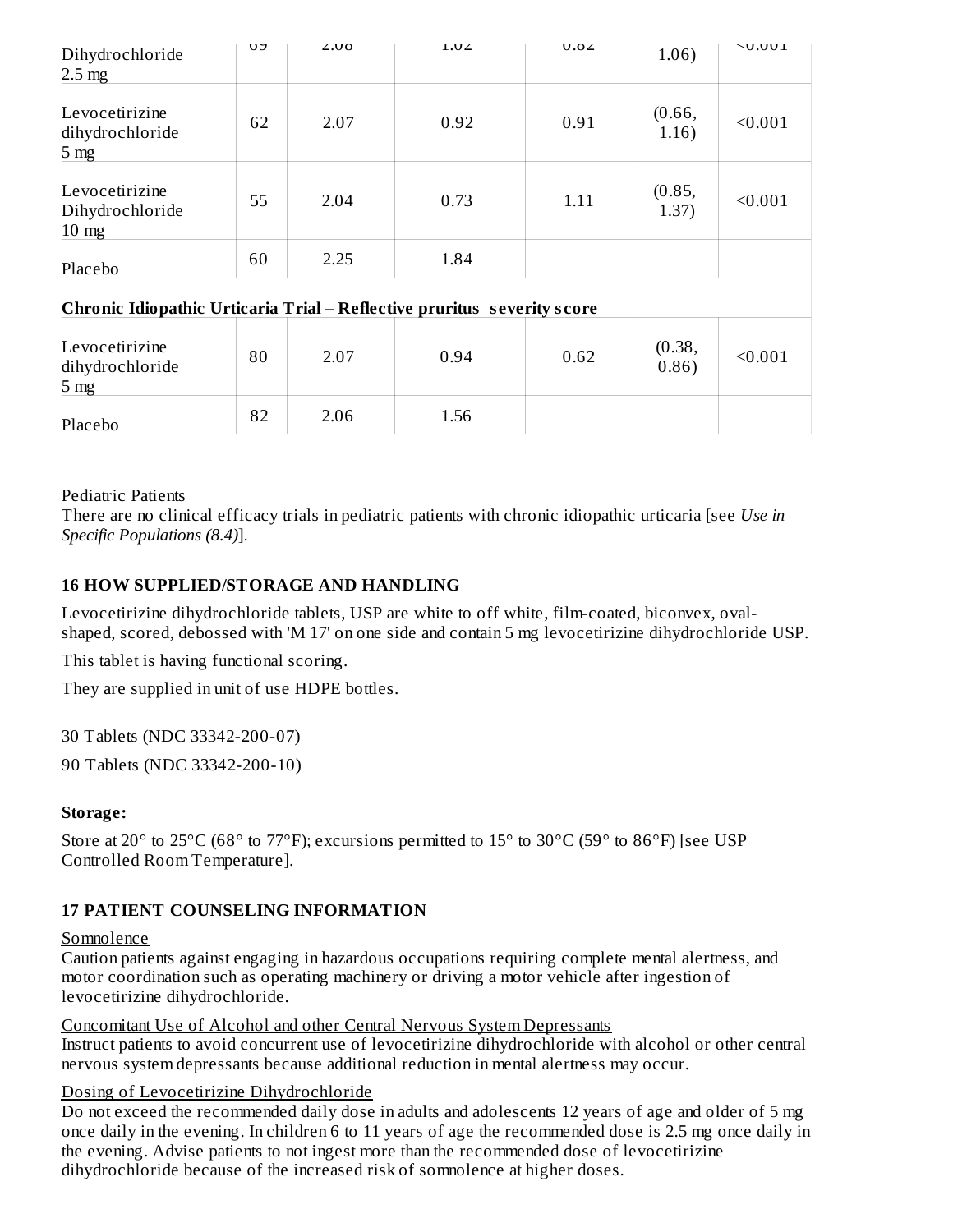#### Manufactured for : **Macleods Pharma USA, Inc.** Plainsboro, NJ 08536

Manufactured by: **Macleods Pharmaceuticals Ltd.** Baddi, Himachal Pradesh, INDIA

Revised: 04/2019 PM02114009

#### **PACKAGE LABEL.PRINCIPAL DISPLAY PANEL**

Rx Only NDC 33342-200-07 Levocetirizine Dihydrochloride tablets, USP 5 mg Bottle of 30 tablets



Rx Only NDC 33342-200-10 Levocetirizine Dihydrochloride tablets, USP 5 mg Bottle of 90 tablets



# **LEVOCETIRIZINE DIHYDROCHLORIDE**

levocetirizine dihydrochloride tablet, film coated